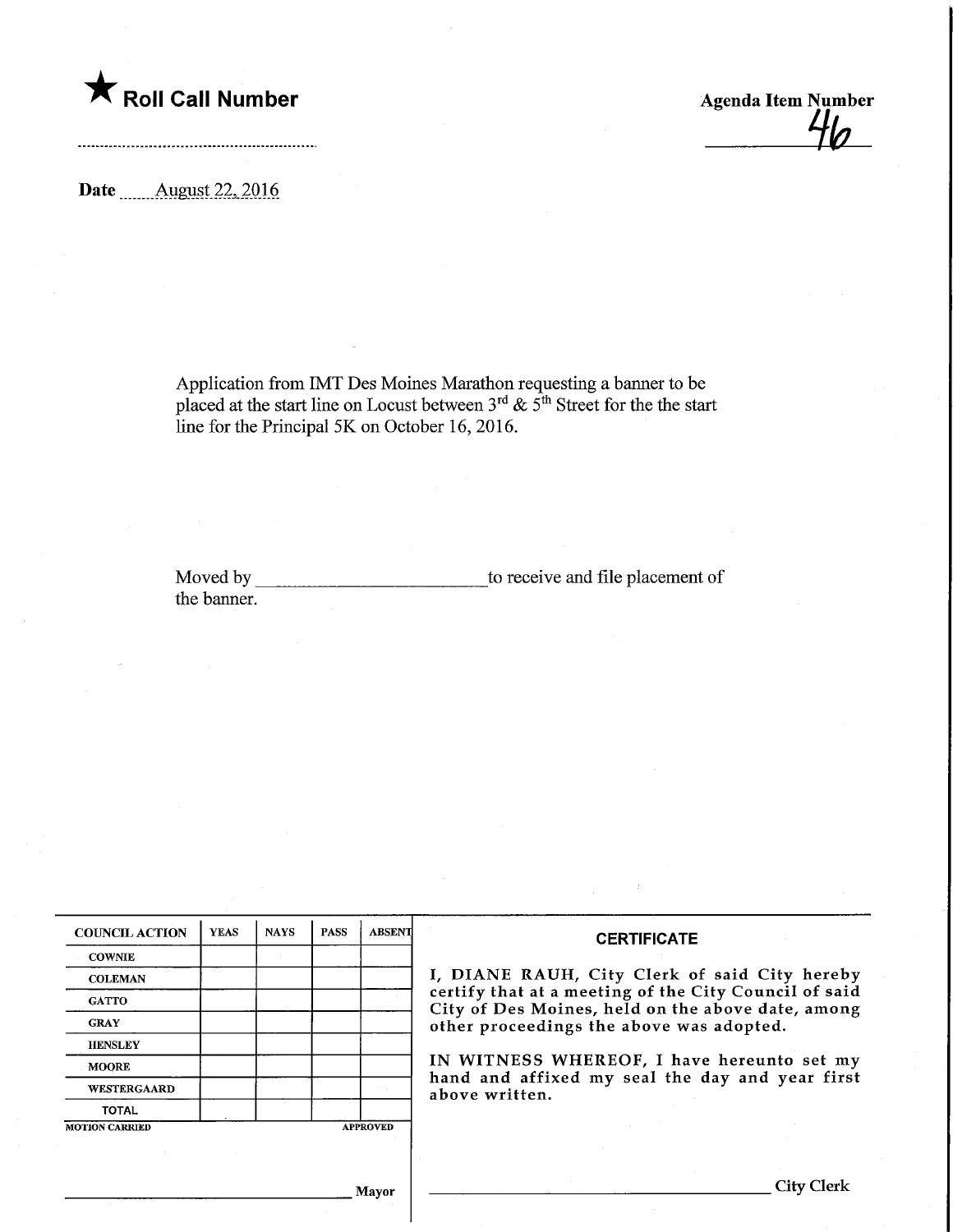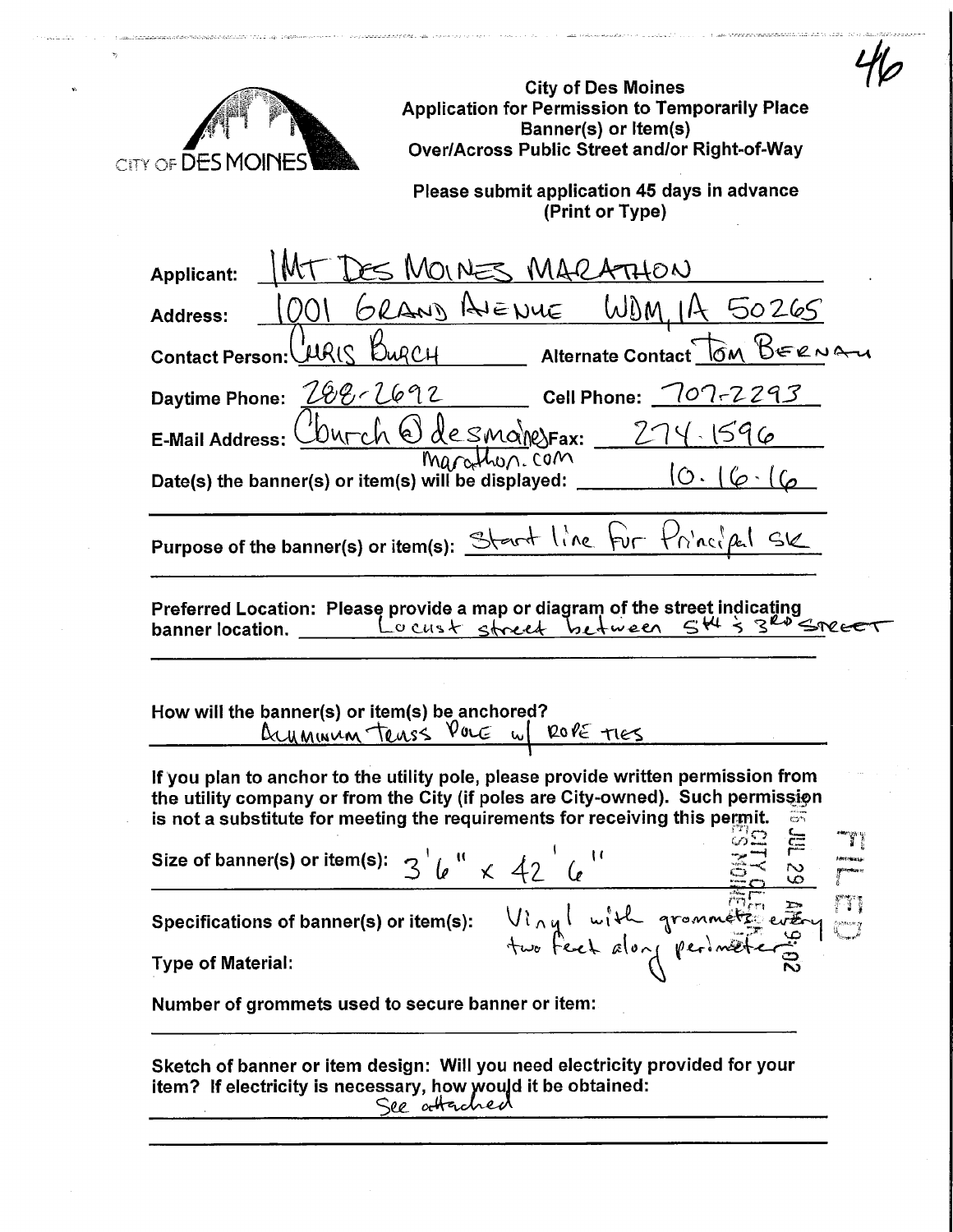## Indemnification:

To the fullest extent permitted by law, the Applicant agrees to defend, pay on behalf of, indemnify, and hold harmless the City of Des Moines, Iowa against any and all claims, demands, suites, or loss, including any and all outlay and expense connected therewith, by reason of personal injury, bodily injury or death, and property damage, which arises out of the Applicant erecting, displaying, maintaining and removing banner or item display.

## Insurance:

A Certificate of Insurance to demonstrate compliance with these requirements shall be submitted to the City's Risk Management Office. Applicant shall purchase and maintain during the period of the banner or item display, including erection, display and removal of banner or item, General Liability Insurance with a limit of no less than \$500,000 per occurrence and/or aggregate occurrence. The General Liability Insurance policy shall include Contractual Liability coverage equivalent to that included in a standard ISO Insurance form. If the banner or item display is part of a special event for which a Street Use Permit is granted, the insurance required for the Street Use Permit will be considered to also cover insurance otherwise required for this permit.

Applicant agrees to provide all maintenance and upkeep of the banner(s) or item(s) for the duration that the banner(s) or item(s) is in place. Banner(s) or item(s) may be removed at the expense of the applicant if required by the City.

<u>UMC</u><br>Signature Date

 $1.23.6$ 

Please return to City Clerk's Office 400 Robert D. Ray Drive Des Moines, IA 50309 Phone: (515)283-4209, Ext. 7 Fax: (515)237-2645

FOR OFFICE USE ONLY:

Traffic Division Approval:

Risk Management Approval:

City Council Approval: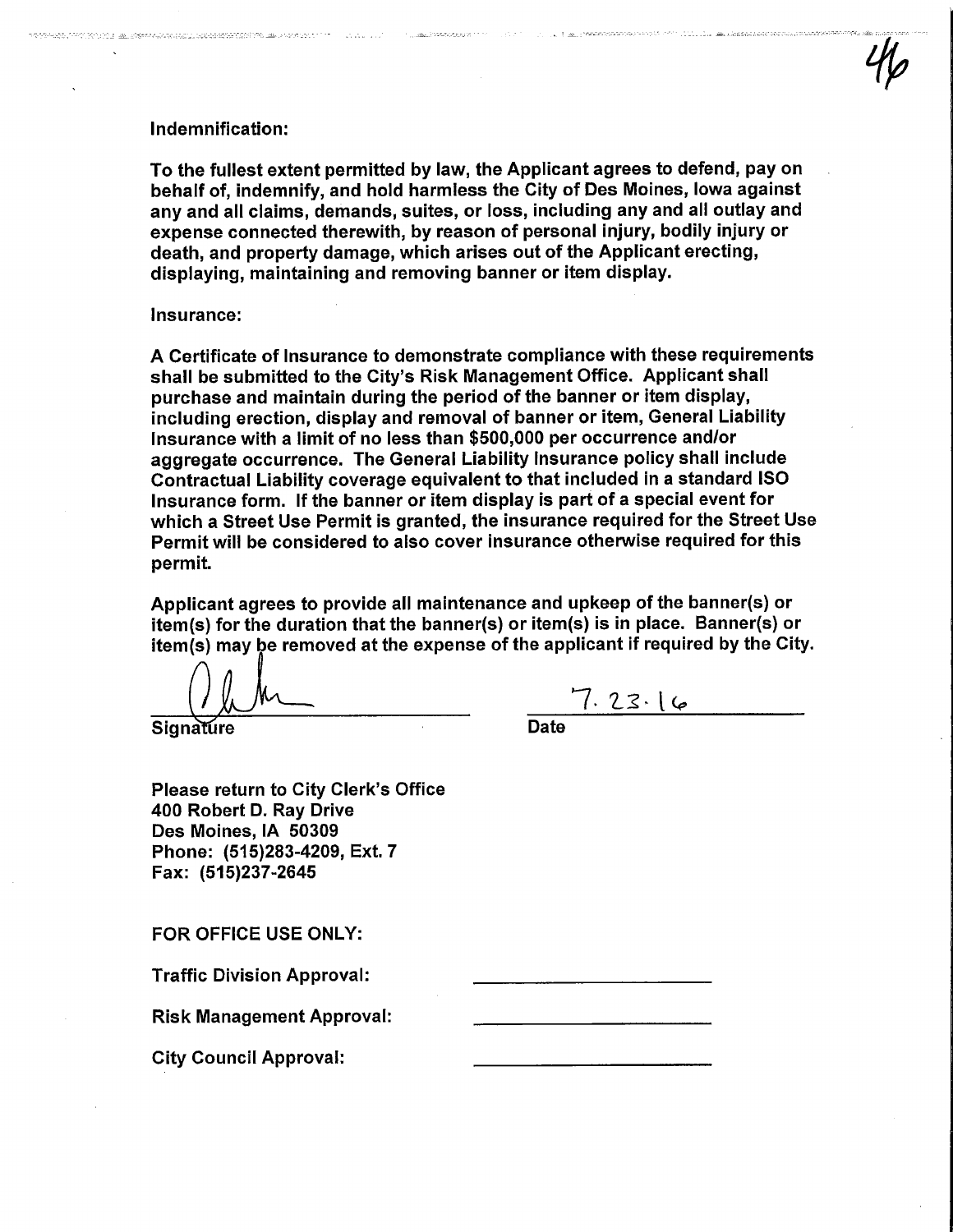## HOLD HARMLESS AGREEMENT AND EVIDENCE OF INSURANCE COVERAGE FOR THE CONSTRUCTION, ERECTION, MAINTENANCE AND REMOVAL OF STREET BANNERS IN CITY OF DES MONES RIGHT-OF-WAY

**The Castle Constitution of the Constitution** 

 $\overline{\mathcal{W}}$ 

The undersigned, as an authorized representative of  $IMT$  DES MOINES MALATHON, acknowledges that the organization is a recognized group or association by the City of Des Moines, Iowa, or is a tax-exempt organization under Section 501 (c) (3) of the United States Internal Revenue Code.

On behalf of the organization or association, the undersigned states that the street banners which are the subject of this Agreement shall be placed in an area generally described as:

 $_{0}$  $_{0}$   $_{0}$   $_{0}$   $_{0}$   $_{0}$   $_{0}$   $_{0}$   $_{0}$   $_{0}$   $_{0}$   $_{0}$   $_{0}$   $_{0}$   $_{0}$   $_{0}$   $_{0}$   $_{0}$   $_{0}$   $_{0}$   $_{0}$   $_{0}$   $_{0}$   $_{0}$   $_{0}$   $_{0}$   $_{0}$   $_{0}$   $_{0}$   $_{0}$   $_{0}$   $_{0}$   $_{0}$   $_{0}$   $_{0}$   $_{0}$   $_{0}$ 

The organization or association acknowledges and agrees that it will soley provide for the construction, erection, maintenance and removal of street banners and that the City of Des Moines, its employees, agents and assigns shall have no obligation or responsibility whatsoever for the construction, erection, maintenance and removal of the street banners.

The undersigned acknowledges that any and all activity undertaken by any officer, agent, employee, volunteer and/or assign of the organization or association related to the placement of street banners and associated activity in City owned right-of-way pursuant to authorization of the City of Des Moines, Iowa given in Resolution Number 99-991 dated April 5, 1999 is done solely on behalf of the organization or association and that the undersigned, on behalf of the organization or association, releases and holds the City ofDes Moines, Iowa, its officers, agents, employees and assigns harmless from any and all damages which may be asserted, claimed, or recovered against the City of Des Moines, Iowa, its officers, agents, employees and assigns by reason of property damage and/or personal injury, including bodily injury, which arises out of or which is in any way connected or associated with the activity undertaken for the construction, erection, maintenance and removal of the street banners from City owned right-of-way.

The organization or association assumes full responsibility for any and all damages or injuries which may result to any person or property by reason of or in connection with the activities undertaken by or on behalf of the organization or association.

The undersigned further acknowledges that any and all officers, agents, employees, volunteers and/or assigns of the organization or association are not employees or contractors of the City of Des Moines, Iowa and are exempt from the coverage (s) provided by Code of Iowa, Chapters 85, 85A, 85B and any succeeding legislation, and that such individuals shall have no right to make a claim for or receive any compensation from the City of Des Moines, Iowa as provided by Code of Iowa Chapters 85, 85A, 85B or any succeeding legislation.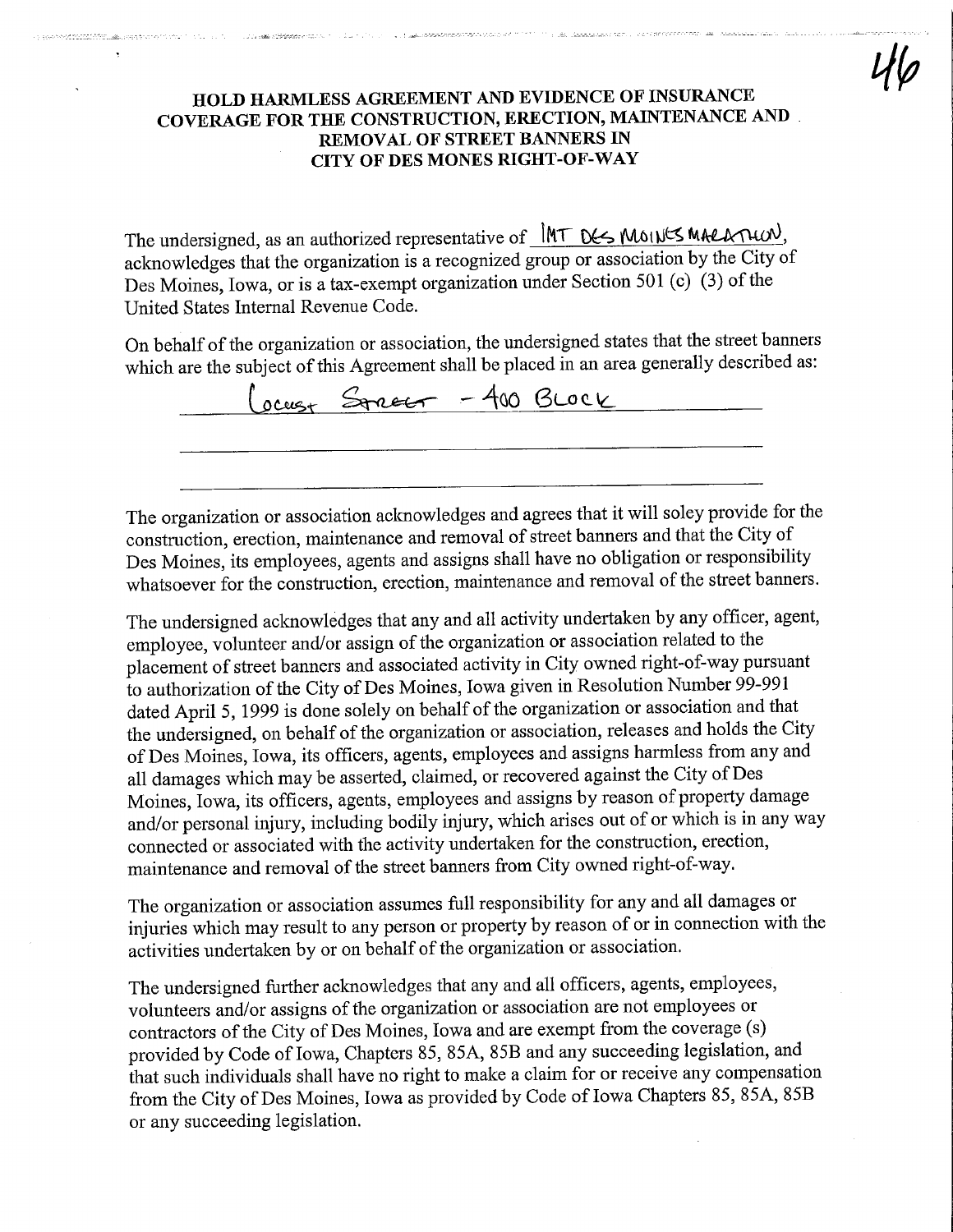The organization or association represents that it has the approval of Mid-American Energy Company to erect street banners on utility or like-poles within the designated area, and that the above-named organization or association has liability insurance (Policy Name and Number \_\_\_\_\_\_\_\_ KRO 696 4665887466 RRCA of America) in full force and effect which names the organization or association, and as an additional insured, the City of Des Moines.

**The Construction Common** 

The undersigned farther represents that the liability insurance will remain in full force and effect during the period the street banners are located in City owned right-of-way and agrees that upon expiration, termination or otherwise of the liability insurance coverage, or if any of the terms of this Agreement cannot or are not met, the authority of the organization or association to have the street banners placed in City owned right-of-way will immediately terminate and the banners will be removed.

This Hold Harmless Agreement and Evidence of Insurance Coverage is executed on this  $23$  day of  $\int \ln |\psi|$ . 20  $\chi$  on behalf of and by the authority of  $\sim$  20  $\%$  on behalf of and by the authority of  $Dcs$  Maine  $Smaz$ arreon

Authorized Representative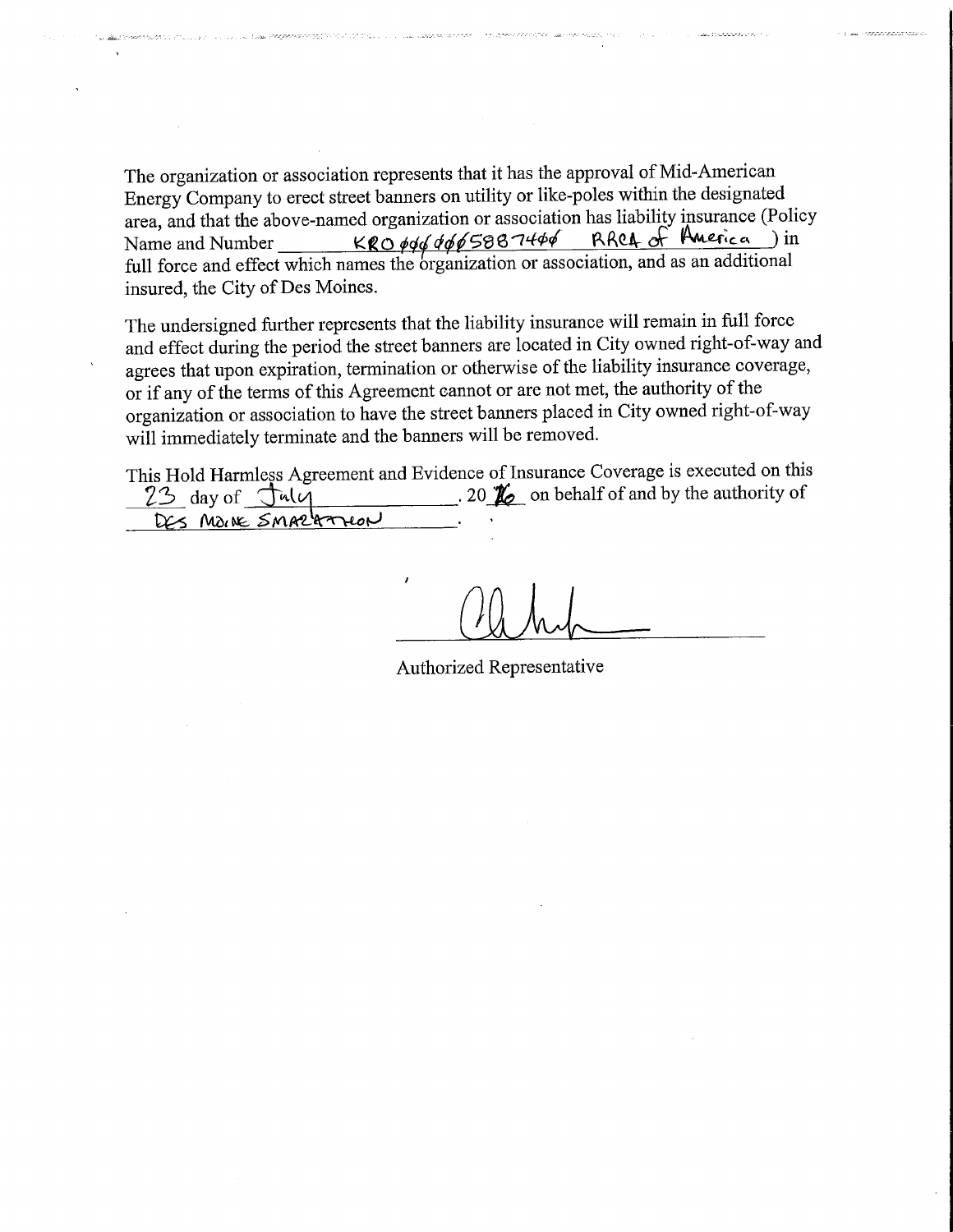